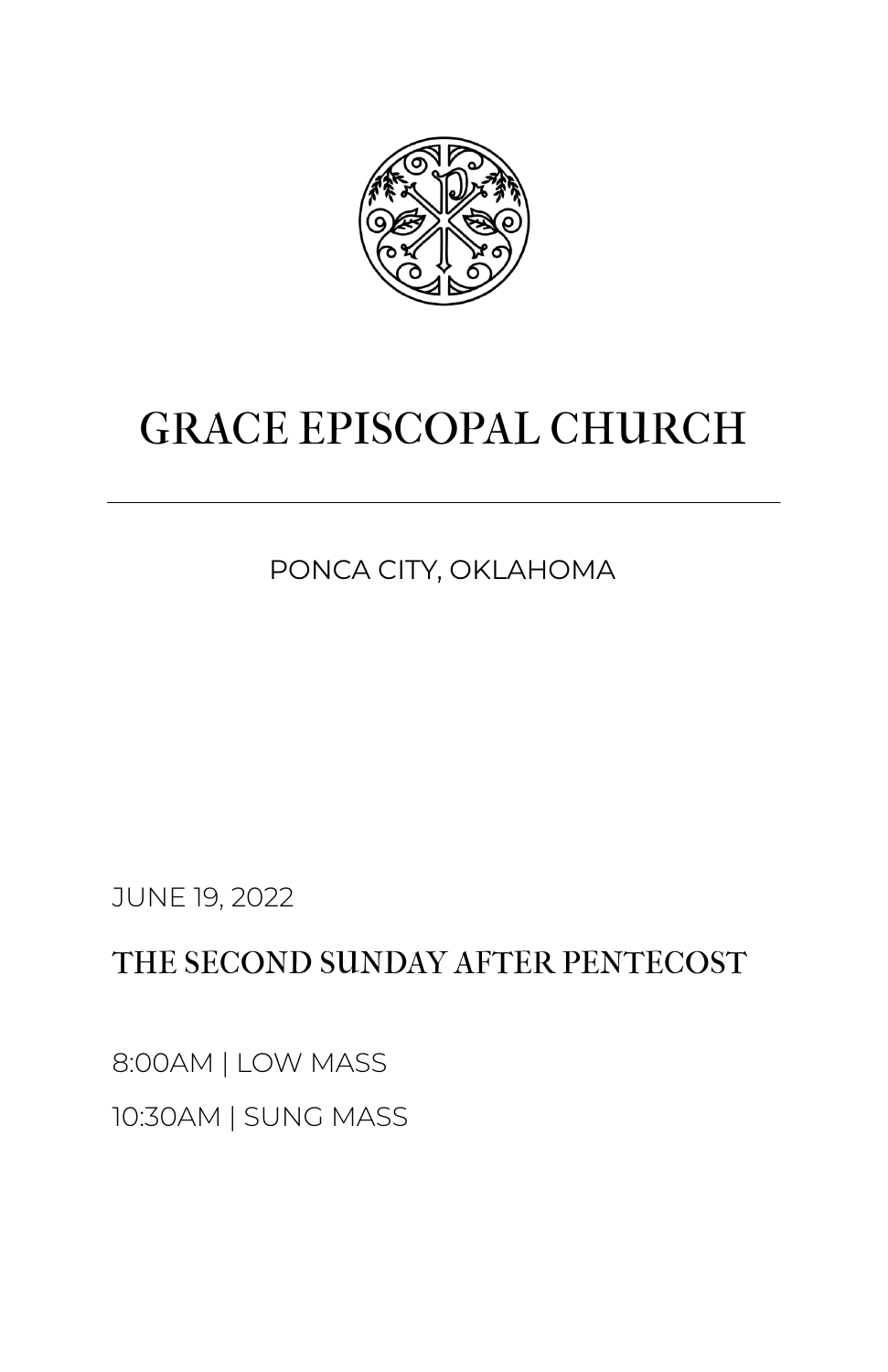GRACE CHURCH is an Episcopal Church, and serves as the local presence of the worldwide Anglican Communion here in Ponca City and Kay County – and we're so glad you're here!

If you're a newcomer, please find the Liturgy Booklet in the pew rack in front of you, as it will guide you through the service. You'll also find the Book of Common Prayer (BCP) and the Hymnal there as well. This bulletin will give you the appointed Scripture lessons and hymns for today.

We celebrate Holy Communion every Sunday here, and in the Episcopal Church, all baptized Christians are invited to receive the Body and Blood of our Lord in the Blessed Sacrament. Simply come up to the altar rail when directed by an usher and kneel, extending your hands to receive Communion. If you have not been baptized or would prefer not to receive Communion, you are more than welcome to come up to the altar rail and receive a blessing from the priest instead. Just cross your arms over your chest while kneeling at the altar rail, which will indicate to the priest that you desire a blessing.

Again, we're delighted to have you worshiping with us here at Grace Church!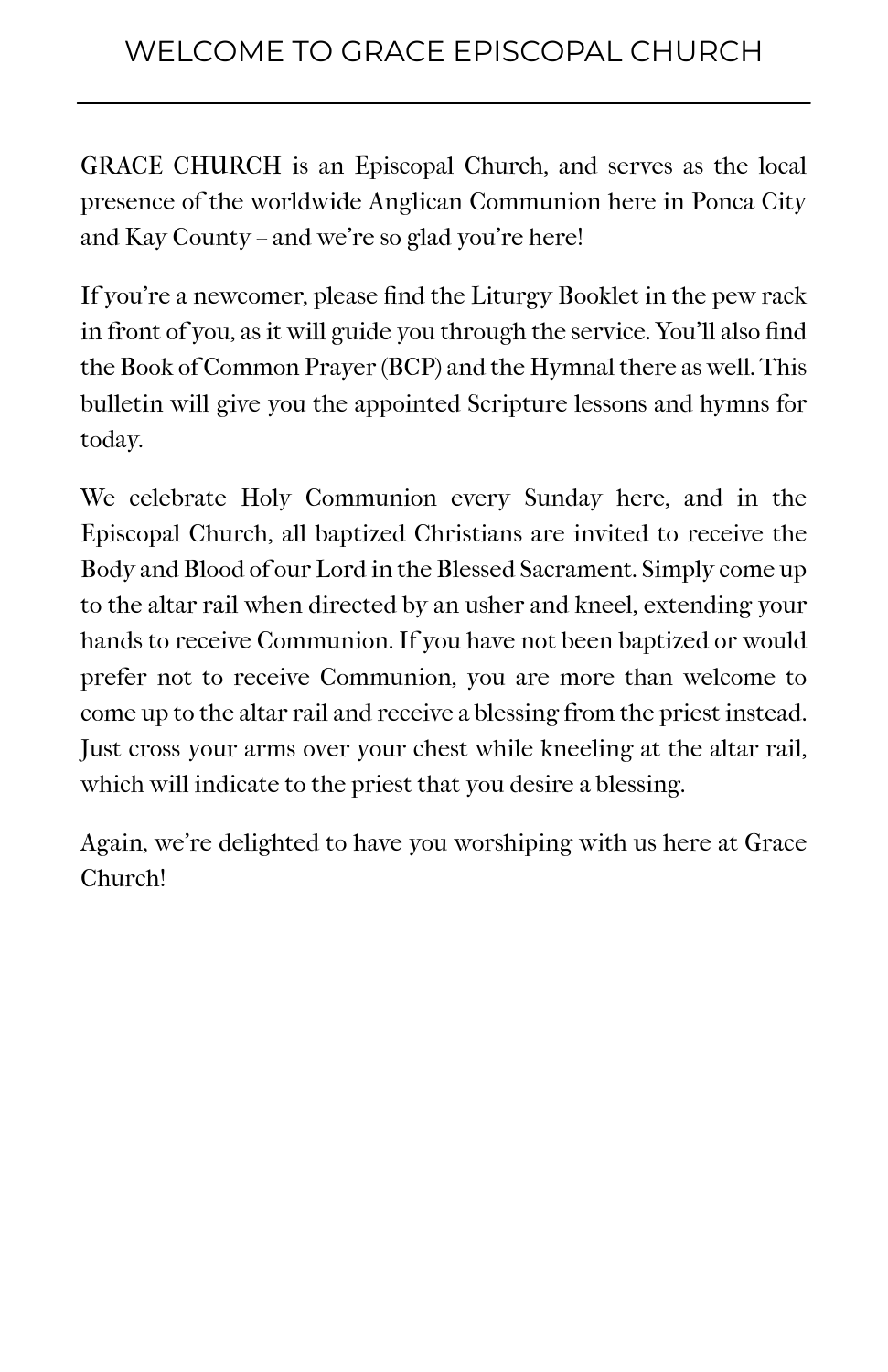# THE ENTRANCE RITE

PRELUDE

| PRELUDE                |                           |
|------------------------|---------------------------|
| Rhosymedre             | Ralph Vaughan Williams    |
| <b>INTROIT</b>         | I0:30am                   |
| Omnia terra            | Ps. $66:4, 1$             |
| PROCESSION WITH HYMN   | Io:30am                   |
| Hanover                | Hymnal 388                |
| OPENING ACCLAMATION    | $BCP_{323}$               |
| THE COLLECT FOR PURITY | <b>BCP</b> 323            |
| THE SUMMARY OF THE LAW | $BCP_{324}$               |
| <b>KYRIE ELEISON</b>   | $8$ :00am   BCP 324       |
|                        | $10:3$ cam   Hymnal S 91  |
| <b>GLORIA</b>          | $8$ :00am   BCP 324       |
|                        | $10:3$ oam   Hymnal S 202 |

#### THE COLLECT OF THE DAY

O Lord, we beseech thee, make us to have a perpetual fear and love of thy holy Name, for thou never failest to help and govern those whom thou hast set upon the sure foundation of thy loving-kindness; through Jesus Christ our Lord, who liveth and reigneth with thee and the Holy Spirit, one God, for ever and ever. Amen.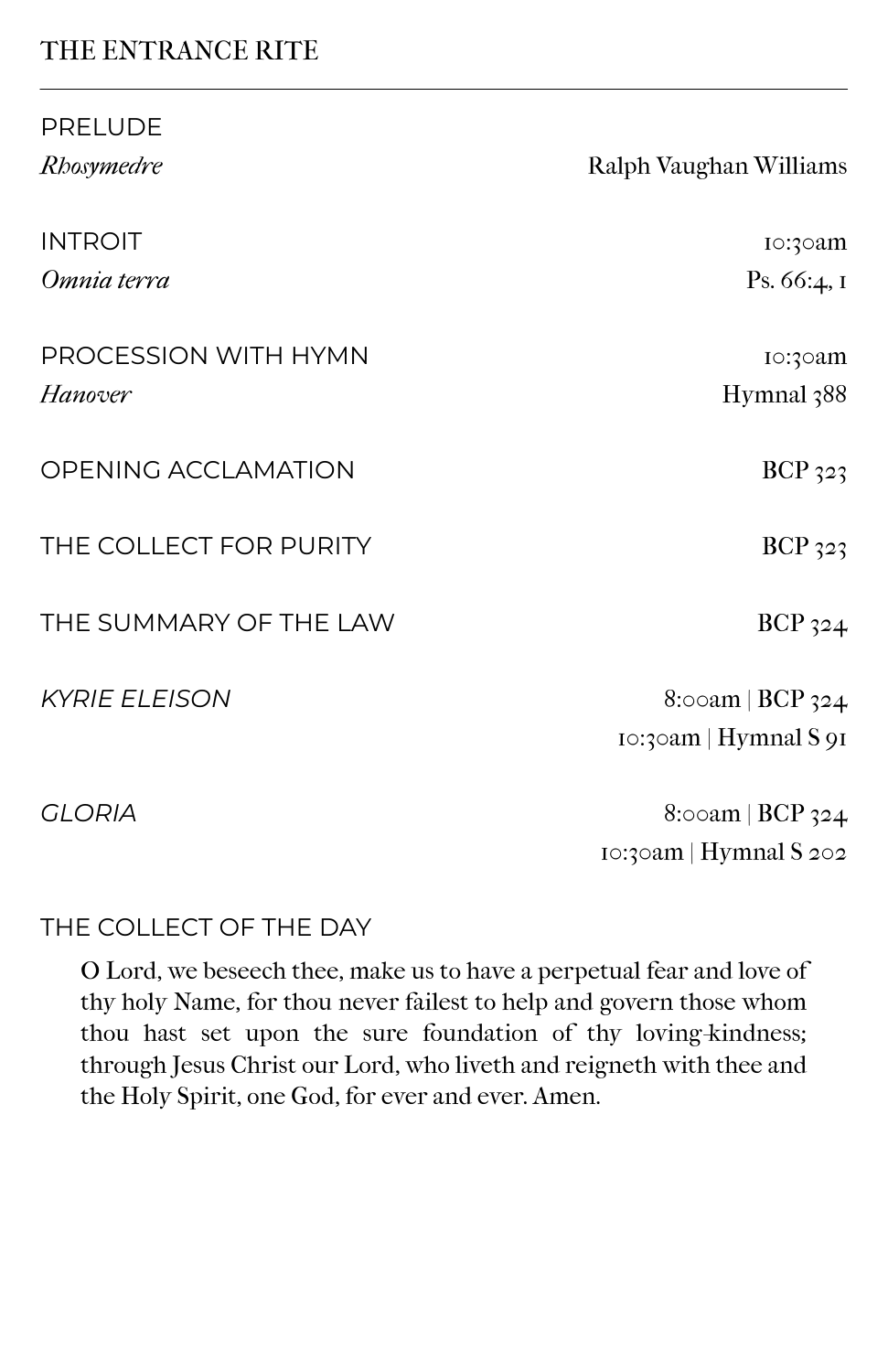THE FIRST LESSON Zechariah 12:8-10; 13:1

*Reader* The First Lesson is written in the 12<sup>th</sup> chapter of the Book of the Prophet Zechariah, beginning at the  $8<sup>th</sup>$  verse.

On that day the Lord will put a shield about the inhabitants of Jerusalem so that the feeblest among them on that day shall be like David, and the house of David shall be like God, like the angel of the Lord, at their head. And on that day I will seek to destroy all the nations that come against Jerusalem.

"And I will pour out on the house of David and the inhabitants of Jerusalem a spirit of compassion and supplication, so that, when they look on him whom they have pierced, they shall mourn for him, as one mourns for an only child, and weep bitterly over him, as one weeps over a first-born. "On that day there shall be a fountain opened for the house of David and the inhabitants of Jerusalem to cleanse them from sin and uncleanness."

| Reader | The Word of the Lord. |
|--------|-----------------------|
| People | Thanks be to God.     |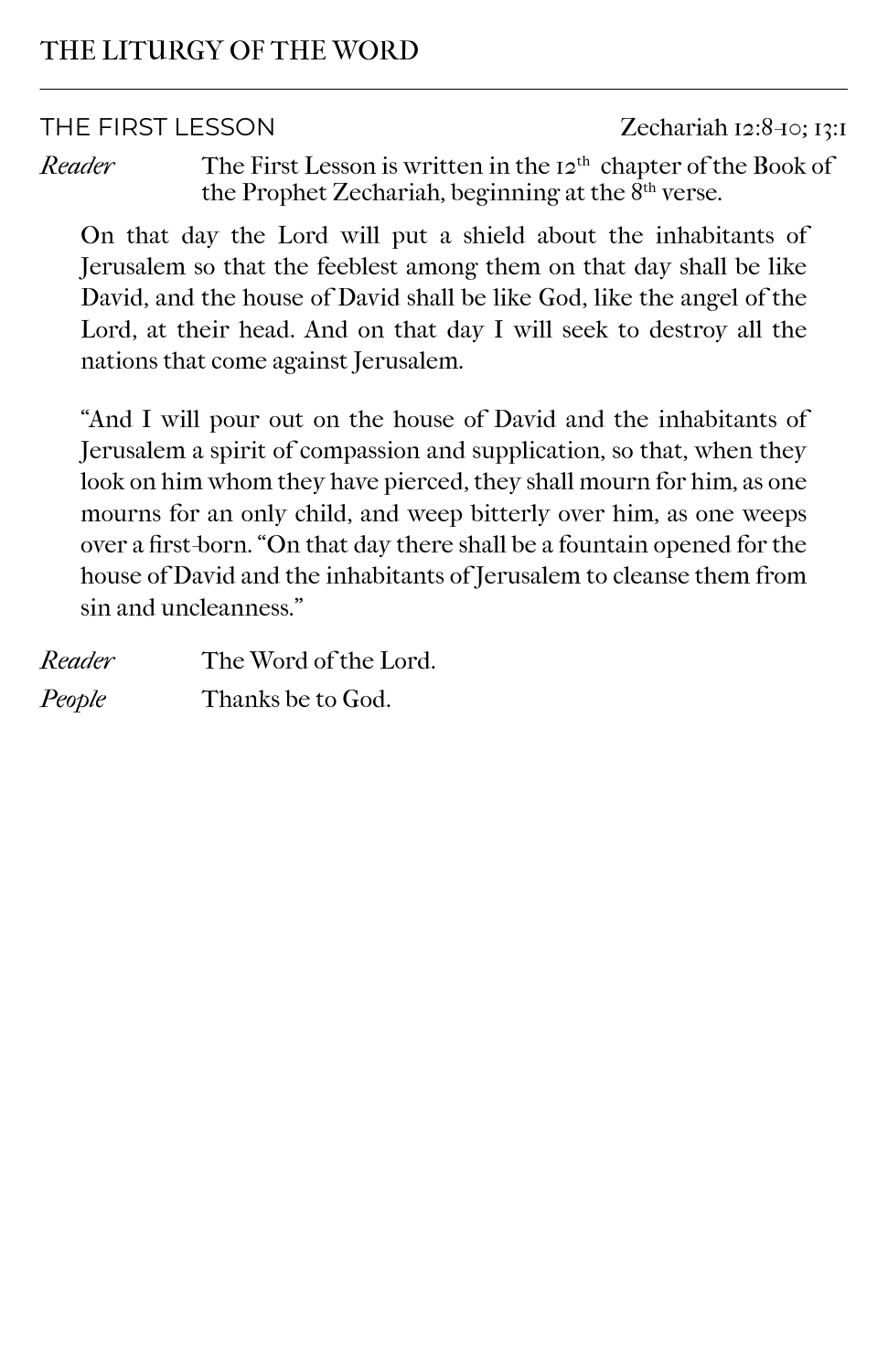#### $PSALM$  63:1-8 BCP 670

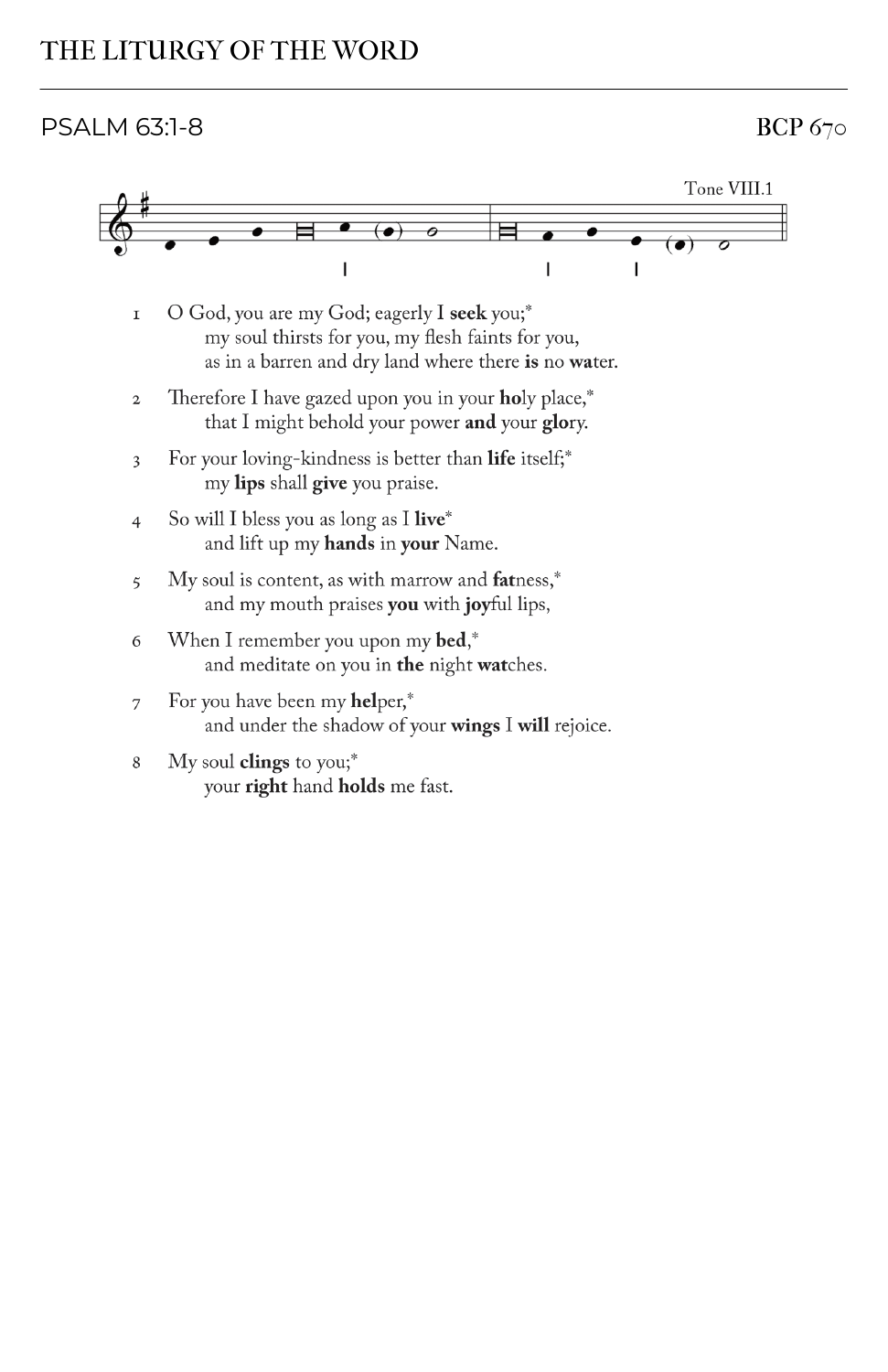#### THE SECOND LESSON Galatians 3:23-29

*Reader* The Second Lesson is written in the 3<sup>rd</sup> chapter of the Epistle of St. Paul to the Galatians, beginning at the  $23^{\text{rd}}$  verse.

Now before faith came, we were confined under the law, kept under restraint until faith should be revealed. So that the law was our custodian until Christ came, that we might be justified by faith. But now that faith has come, we are no longer under a custodian; for in Christ Jesus you are all sons of God, through faith. For as many of you as were baptized into Christ have put on Christ. There is neither Jew nor Greek, there is neither slave nor free, there is neither male nor female; for you are all one in Christ Jesus. And if you are Christ's, then you are Abraham's offspring, heirs according to promise.

| Reader | The Word of the Lord. |
|--------|-----------------------|
| People | Thanks be to God.     |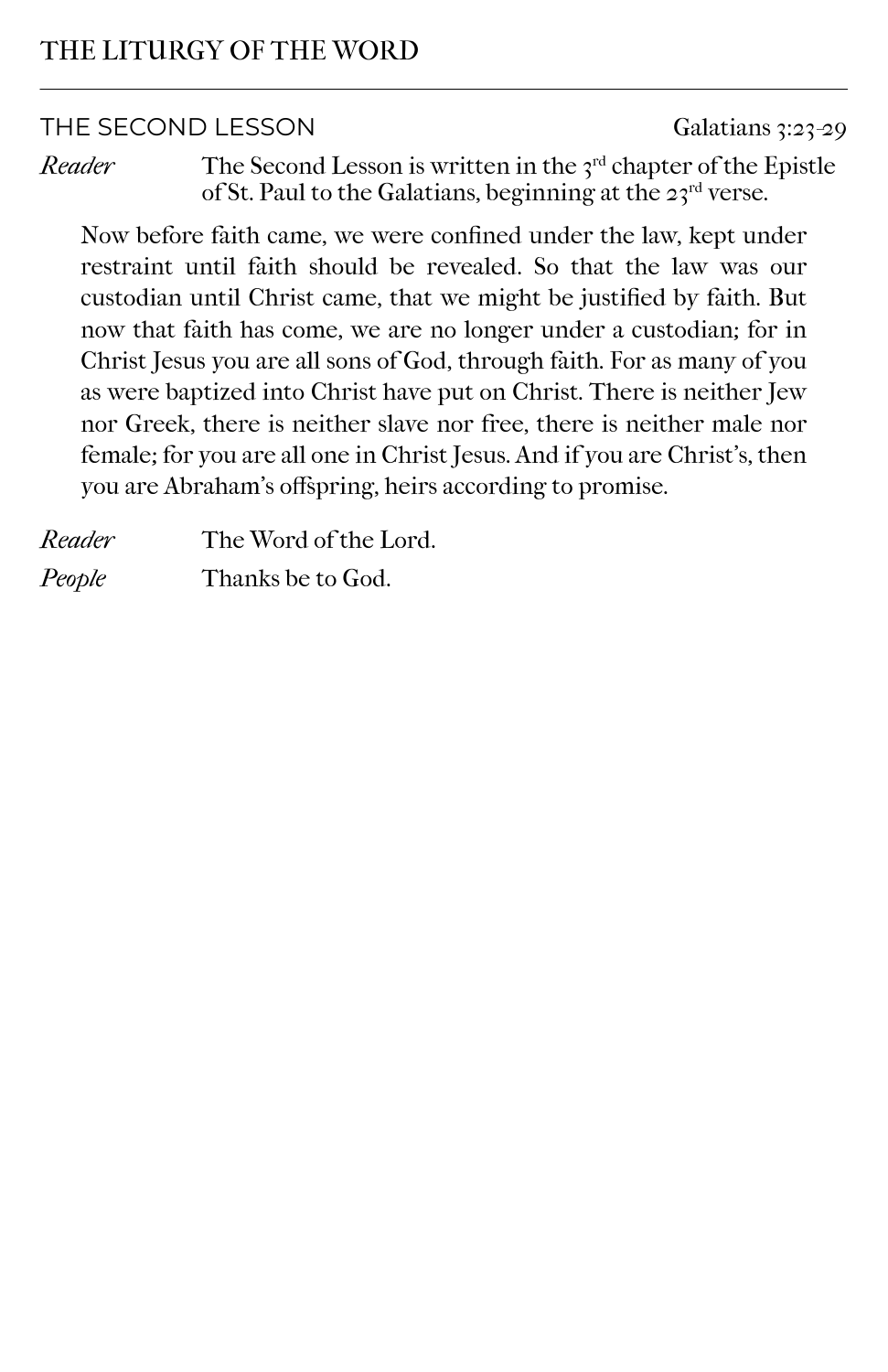| <b>GRADUAL</b>                | 10:30am                                                                 |
|-------------------------------|-------------------------------------------------------------------------|
| Misit Dóminus                 | P <sub>S. IO7:20, 2I</sub>                                              |
|                               |                                                                         |
| ALLELUIA                      | 10:30am                                                                 |
| Laudáte Deum, omnes ángeli    | Ps. $149:2$                                                             |
| THE HOLY GOSPEL               | Luke $9:18-24$                                                          |
| $\mathbf{D}$ and $\mathbf{D}$ | $TT1 \quad \alpha = 1 \quad \beta = T - 1$ $T = \alpha + 1$ $T = T - T$ |

*Deacon* The Holy Gospel of our Lord Jesus Christ according to Luke. *People* Glory be to thee, O Lord.

Now it happened that as he was praying alone the disciples were with him; and he asked them, "Who do the people say that I am?" And they answered, "John the Baptist; but others say, Elijah; and others, that one of the old prophets has risen." And he said to them, "But who do you say that I am?" And Peter answered, "The Christ of God." But he charged and commanded them to tell this to no one, saying, "The Son of man must suffer many things, and be rejected by the elders and chief priests and scribes, and be killed, and on the third day be raised."

And he said to all, "If any man would come after me, let him deny himself and take up his cross daily and follow me. For whoever would save his life will lose it; and whoever loses his life for my sake, he will save it.

| Deacon | The Gospel of the Lord.      |
|--------|------------------------------|
| People | Praise be to thee, O Christ. |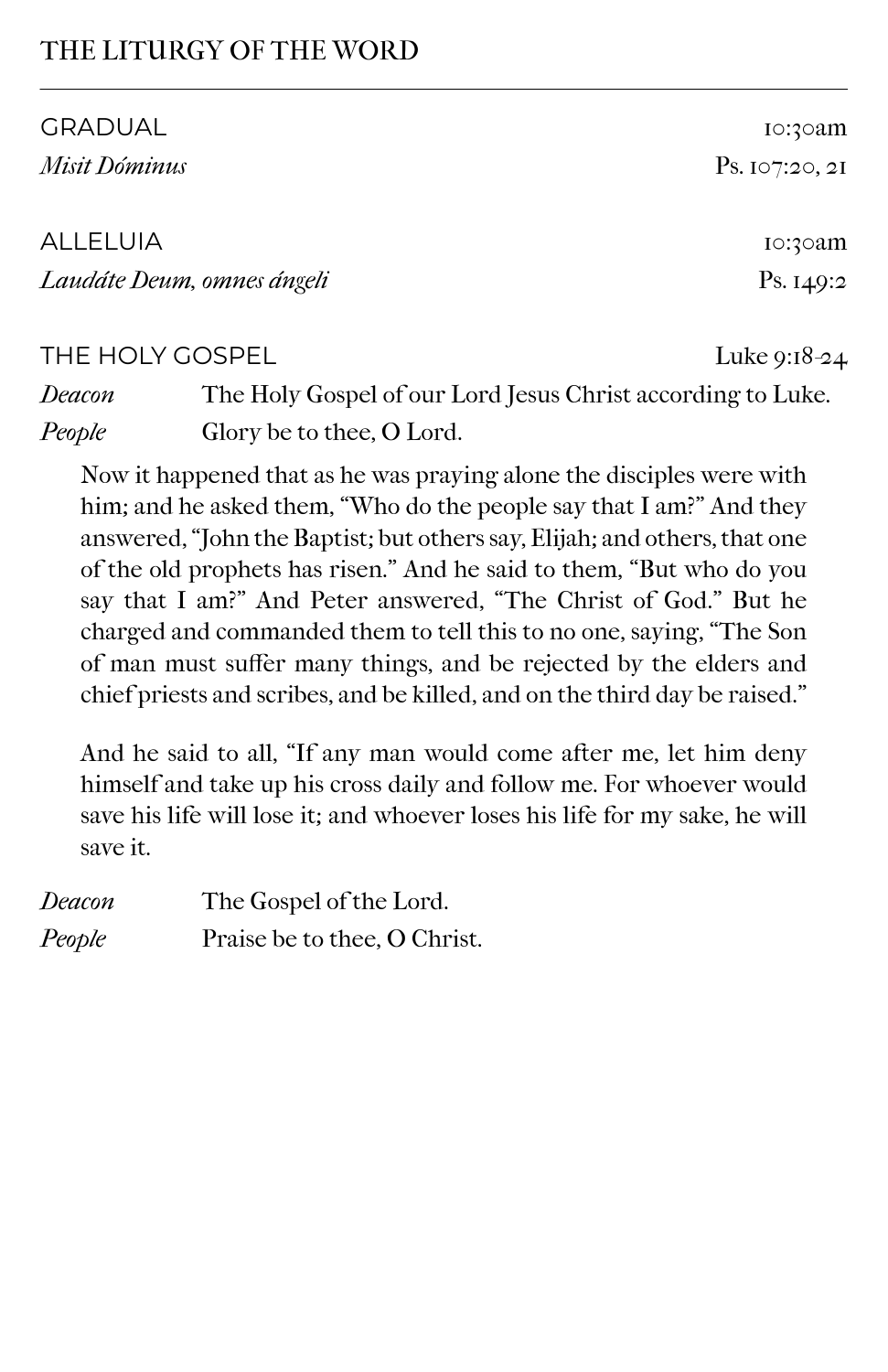| THE SERMON               | Fr. Caleb Roberts |
|--------------------------|-------------------|
| NICENE CREED             | $BCP_{32}6$       |
| PRAYERS OF THE PEOPLE    | $BCP_{32}8$       |
| <b>CONFESSION OF SIN</b> | $BCP_{33}$        |
| THE PEACE                | $BCP_{332}$       |
| ANNOUNCEMENTS            |                   |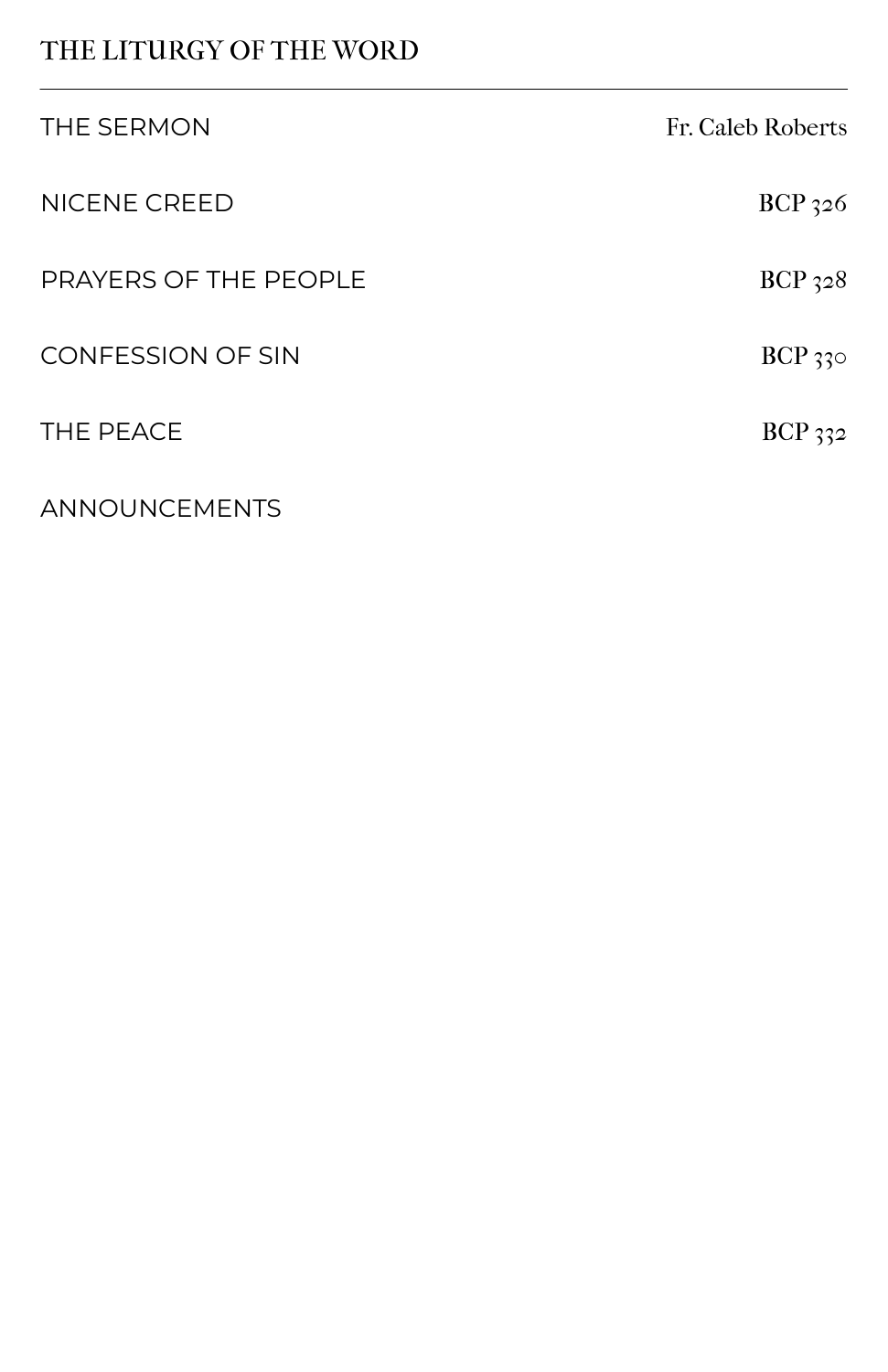# THE LITURGY OF THE ALTAR

| OFFERTORY ANTHEM                    |                                                                               | Io:30am        |
|-------------------------------------|-------------------------------------------------------------------------------|----------------|
| Come Share this Feast of Love       |                                                                               | Lloyd Larson   |
| OFFERTORY BLESSING<br>Celebrant     |                                                                               |                |
|                                     | All things come of thee, O Lord.                                              |                |
| Congregation                        | And of thine own have we given thee.                                          |                |
| <b>EUCHARISTIC PRAYER</b>           |                                                                               | $BCP$ 333      |
| THE LORD'S PRAYER                   |                                                                               | BCP 336        |
| THE PRAYER OF HUMBLE ACCESS         |                                                                               | $BCP_{337}$    |
| <b>INVITATION TO HOLY COMMUNION</b> |                                                                               |                |
| Celebrant                           | Behold the Lamb of God; behold him that taketh away the<br>sins of the world. |                |
| <b>COMMUNION HYMN</b>               |                                                                               | Io:30am        |
| Martyrdom                           |                                                                               | Hymnal 658     |
| THE PRAYER AFTER COMMUNION          |                                                                               | <b>BCP</b> 339 |
| PROCESSION WITH HYMN                |                                                                               | Io:30am        |
| Coronation                          |                                                                               | Hymnal $450$   |
| <b>BLESSING</b>                     |                                                                               | <b>BCP</b> 339 |
| <b>DISMISSAL</b>                    |                                                                               | <b>BCP</b> 339 |
| <b>POSTLUDE</b>                     |                                                                               |                |
| Prelude in F                        |                                                                               | J.S. Bach      |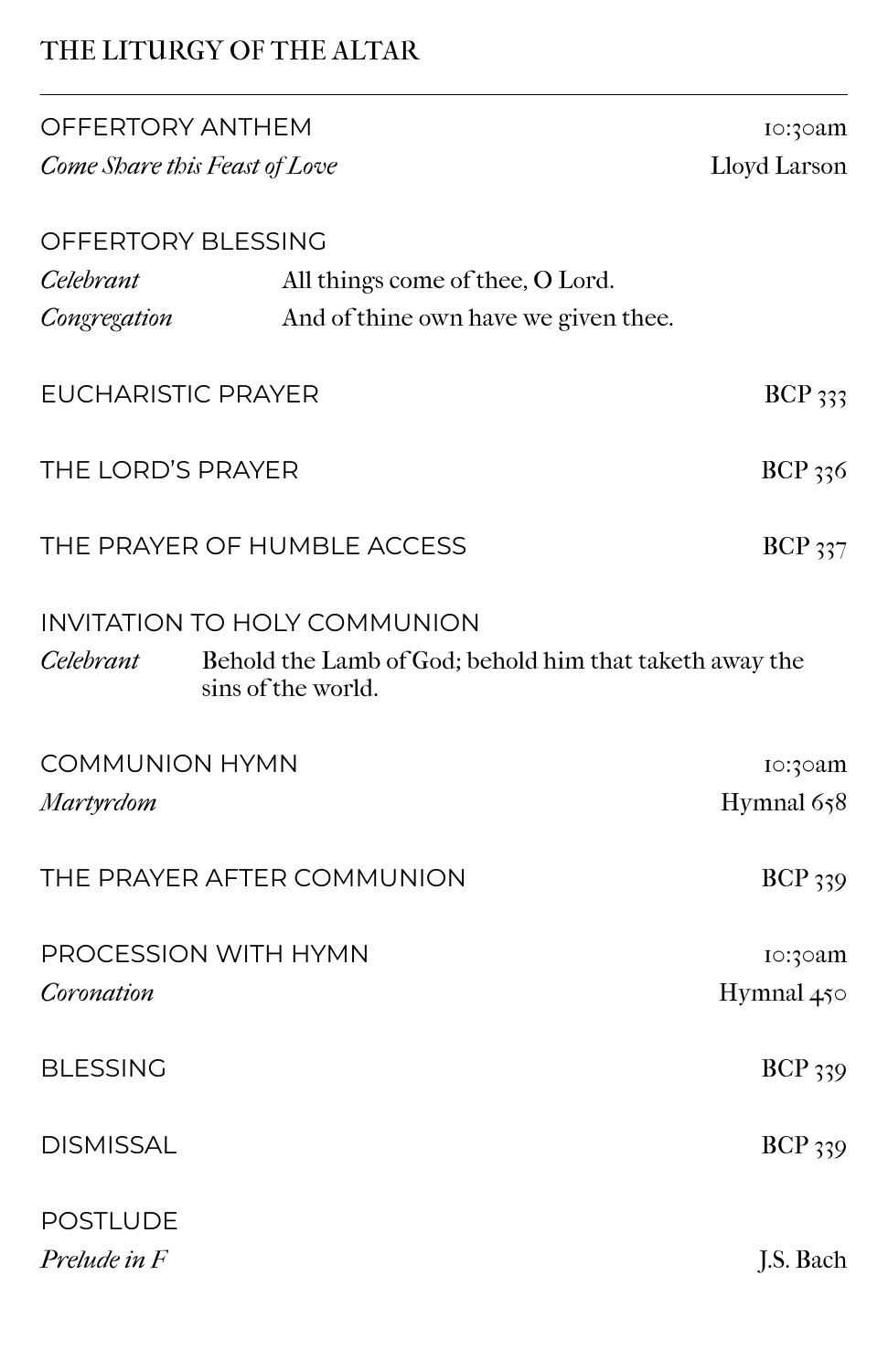# THE DAILY OFFICE & WEEKDAY **SERVICES**

#### PARISH EVENTS

Monday - Thursday Fr. Caleb on Vacation No Daily Office

Wednesday, June 22 The Feast of St. Alban 10:00am: Morning Prayer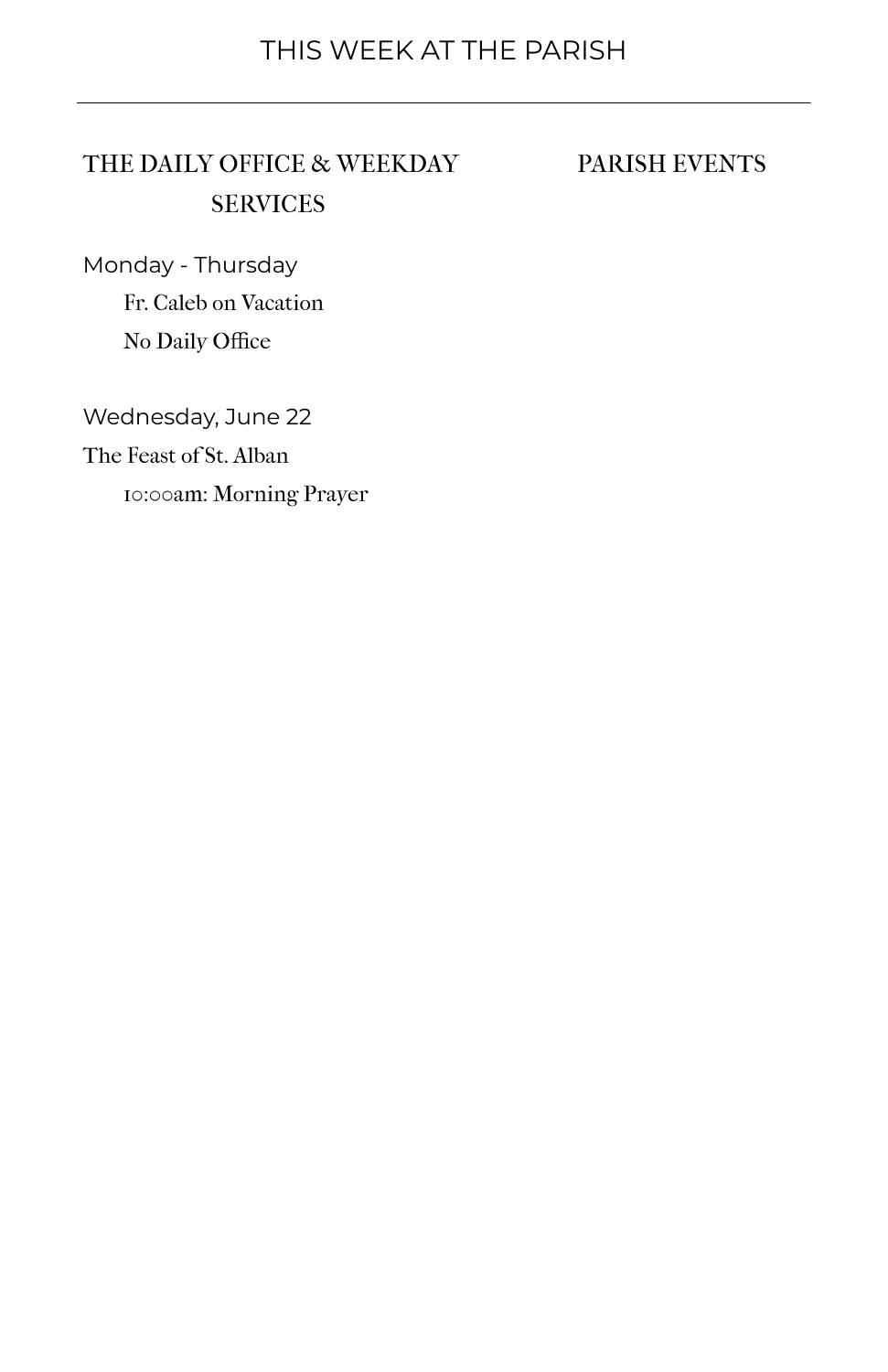# ALTAR FLOWERS & SANCTUARY LAMP

This week, the altar flowers are given:

- Marsha & Jerry Orr, in loving memory of her mother, Betty Whetstone
- Marsha & Al Moore, in loving memory of her parents, Phyllis & Dean Leslie

This week the Sanctuary Lamp is given:

• Tanya Gibson, in thanksgiving for the birthday of her son, Adam Gibson

# PRAYERS & INTERCESSIONS

This week, we pray specifically for the following in our parish:

| Those celebrating<br>birthdays this week | Those celebrating<br>anniversaries this<br>week | Those who are ill | The departed<br>and their<br>bereaved |
|------------------------------------------|-------------------------------------------------|-------------------|---------------------------------------|
|                                          | Deacon Steve, for                               | Christy Larkin    |                                       |
| Mike Crisp                               | the 26th                                        | Nancy Jane        |                                       |
| Pat Jones                                | anniversary of his                              | Mayfield          | Deacon Gayle<br><b>Bridges</b>        |
|                                          | ordination to the                               | <b>Jim Ross</b>   |                                       |
|                                          | diaconate.                                      |                   | Dr. Phillip<br>Knight                 |
|                                          | Cheryl & Alfred<br>Smith                        | John Happ         |                                       |
|                                          |                                                 | Alice Seals       |                                       |

To add someone to the prayer list – whether the public list above or the confidential list kept by the Parish Office – please get their permission first and then contact the Parish Office. We will need at least their first name as well as your name and contact information. Individuals remain on the prayer lists for two weeks, unless otherwise extended at request.

# PASTORAL CARE

Fr. Caleb is always available to provide pastoral care to those who need it, whatever the situation. If something comes up with you or a loved one, please don't hesitate to contact him directly either by his cell phone – 405.921.8142 – or by email–frcaleb@gracechurchponcacity.org – and he will get back in contact with you as soon as he is able.